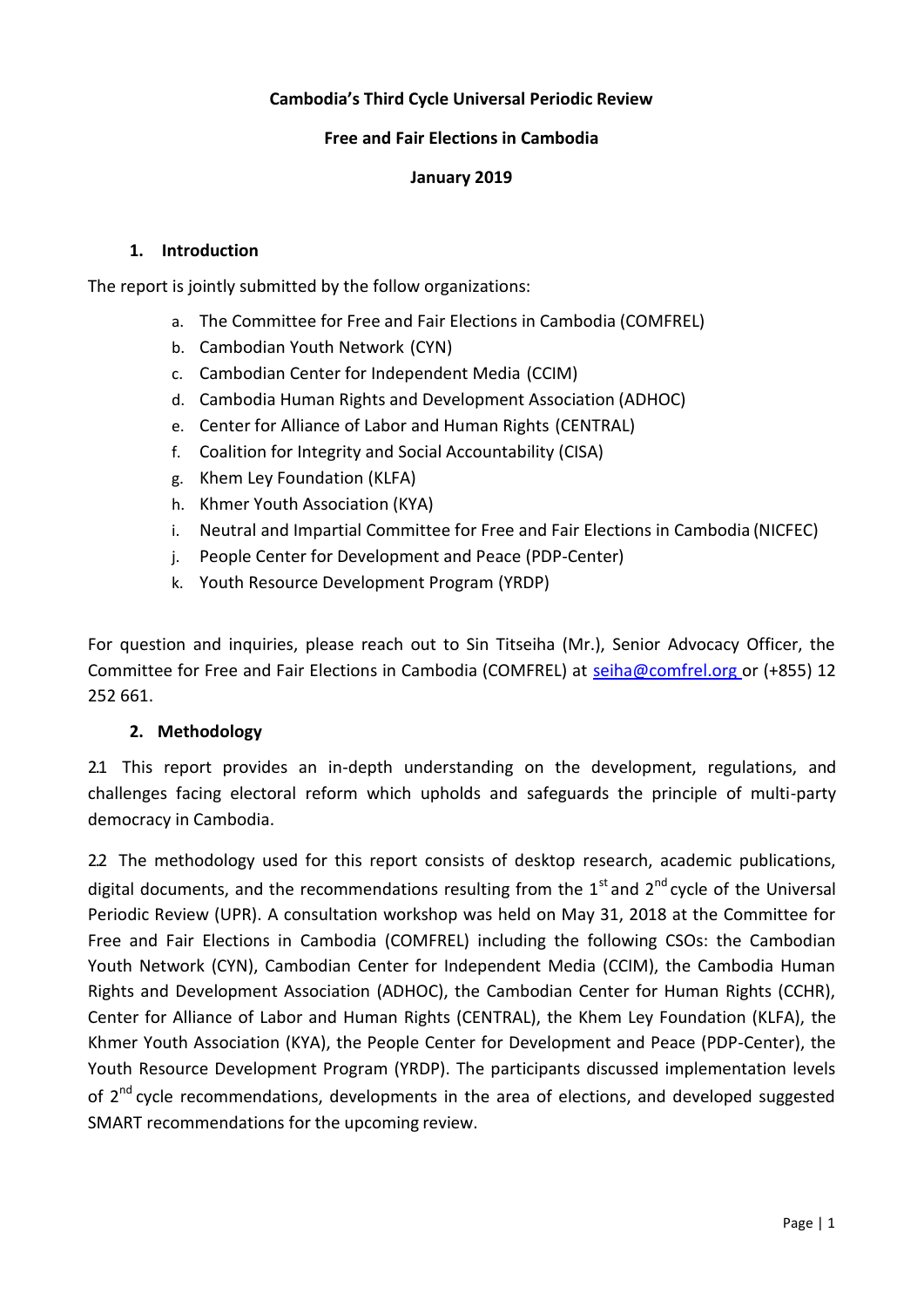# **3. Introduction to the National UPR Context**

3.1 During the 2<sup>nd</sup> cvcle of the Universal Periodic Review (UPR) in 2014, the Royal Government of Cambodia, through its representative to the United Nations Human Rights Council, received a total of eight election-related recommendations; and, all of these recommendations were accepted by its representatives.

3.2 These recommendations aim to safeguard free and fair elections in Cambodia based on multiparty democracy principles to ensure inclusiveness, transparency and accessibility of all political parties and citizens of Cambodia.

The recommendations received have been partly implemented, but the core principle remains unimplemented. Voter registration and the voter list are significantly improved leading to the digitalization of voter registration which avoids duplication of names on the registry and ghost voters. The integrity and independence of the National Election Committee (NEC), however, is the key concern after the forced dissolution of the CNRP; and the resignation of its quota within the leadership of the National Election Committee (NEC) in protest of the dissolution.

# **4. Update on Implementation Level of Recommendations Made During 2nd Cycle ofUPR**

**118.23:** Take the necessary steps to strengthen the legal framework surrounding elections so as to ensure that future elections are free and fair, thereby allowing Cambodian citizens to have a say in the decisions that affect their lives and to elect the officials who reflect and respond effectively to their needs. (**Canada**)

The reformed of election regulations in 2015 has contributed positive impacts to a number of electoral procedures, such as: the voter registration and voter list, the political party list and the political party candidates list, the general procedure of the selection of the members of the National Election Committee (NEC), the immunity status for the members of NEC, and the authority and operation of NEC in general. The reformed, however, has also presented negative impacts. The amendment of Law on Political Party gives the ruling party the legal authority to dissolve any political party, including ban members from political participation and imprisoning its leadership. This extends to the observers and CSOs, that are viewed threats to political power. The legislation has threatened and undermined the principles of multi-party democracy and free and fair election in Cambodia. Particularly it is being used to restrict the active and meaningful participation of other political parties and the general public.<sup>[1](#page-6-0)</sup>

**118.117:** Address the electoral shortcomings raised by numerous actors, including the Special Rapporteur on Cambodia and the European Union technical assistance mission. (**Sweden**)

Some of the recommendations have been notably implemented. The NEC has been made a constitutionally mandated body which is theoretically independent. The check and balance principle within the leadership of the NEC has been improved by being composed of individuals selected by the political parties within the National Assembly. There are some important recommendations, however, that remain unimplemented, such as the recommendations to create the election court, to establish a mechanism to ensure fair access to the media, for a regulation to restrict the abuses of power and use of state resources for political gain, for a safe political environment free from threats and intimidation, for a regulation to adopt a single member district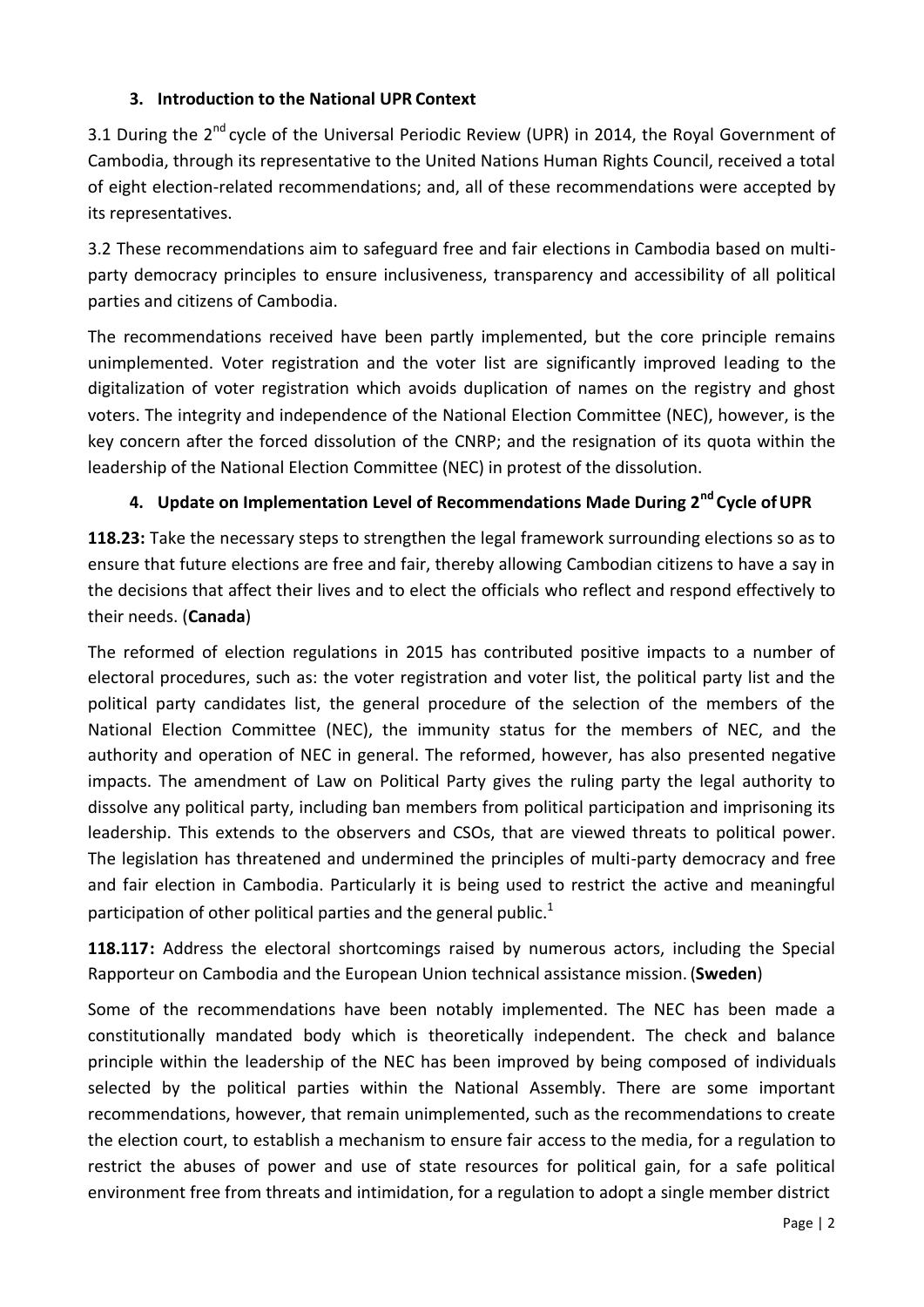and proportional representation system, and the legal framework which allows the Cambodian migrants abroad to exercise their vote.

**118.118:** By the end of 2014, adoption and implementation of the recommendations on electoral reform of the Special Rapporteur on Cambodia on electoral reform. (**UnitedKingdom**)

Some important recommendations remain unimplemented. These include the creation of the election court, a mechanism and legal framework to ensure fair access to the media, a regulation to restrict the abuses of power and use of state resources for political gain, a safe political environment from threats and intimidation, regulation to adopt a single member district and proportional representation system, a the legal framework which allows the Cambodian migrants abroad to exercise their vote, and the assurance to ensure active and meaningful participation from the opposition parties.

**118.119:** Undertake key electoral reforms to: improve the integrity of the voter registration system and voter list, ensure that all candidates have equal access to the media, and ensure that the National Election Committee retains full independence. (**United States ofAmerica**)

In terms of voter registration and the voter list, significant improvements have been made following the recommendations. As a result, duplication of voter names and ghost voters are minimized. The equal access to the media, however, for all candidates has remained not improved as the National Election Committee (NEC) has no demonstrated willingness to coordinate and produce policy guidance for the media. Media ownership in Cambodia is highly concentrated and largely owned by elites with ties to the ruling party, CPP. In addition, the independence and integrity of the National Elections Committee (NEC) remains questionable as it fails to accord with the fundamental principle of checks and balances among the members after the dissolution of the main opposition party, CNRP, and the resignation of some NEC members.

**118.120:** Ensure equal access of all candidates to the media, avoid manipulation of voters and foster a culture of dialogue amongst all political parties. (**CzechRepublic**)

The access to the media has always been the fundamental challenge for the opposition parties as those media ownership is concentrated by those in or with ties to the ruling party, CPP. The NEC has failed to adopt regulations and legal framework which promotes and/or protects equal access to the media for all political parties. The culture of dialogue and legislative debate between parliamentarians from the ruling party and the opposition party were made briefly, but subsequently ignored; and legal and physical harassment<sup>[2](#page-6-1)</sup> are made against parliamentarians from the opposition party.

**118.121:** The parties concerned should promote dialogue and cooperation, with regard to the outcome of the last year's general elections, in order to swiftly normalize the situation and to realize election reform. (**Japan**)

The political agreement was made between the ruling party and the opposition party after the National Election 2013 which has contributed to the electoral reform and the culture of dialogue. Those fruitful results, however, are being undermined since the early 2017, when the government adopted amendments to the Law on Political Party which has given the government the authority to dissolve the opposition party, re-allocated its seats, and ban its leadership from politics.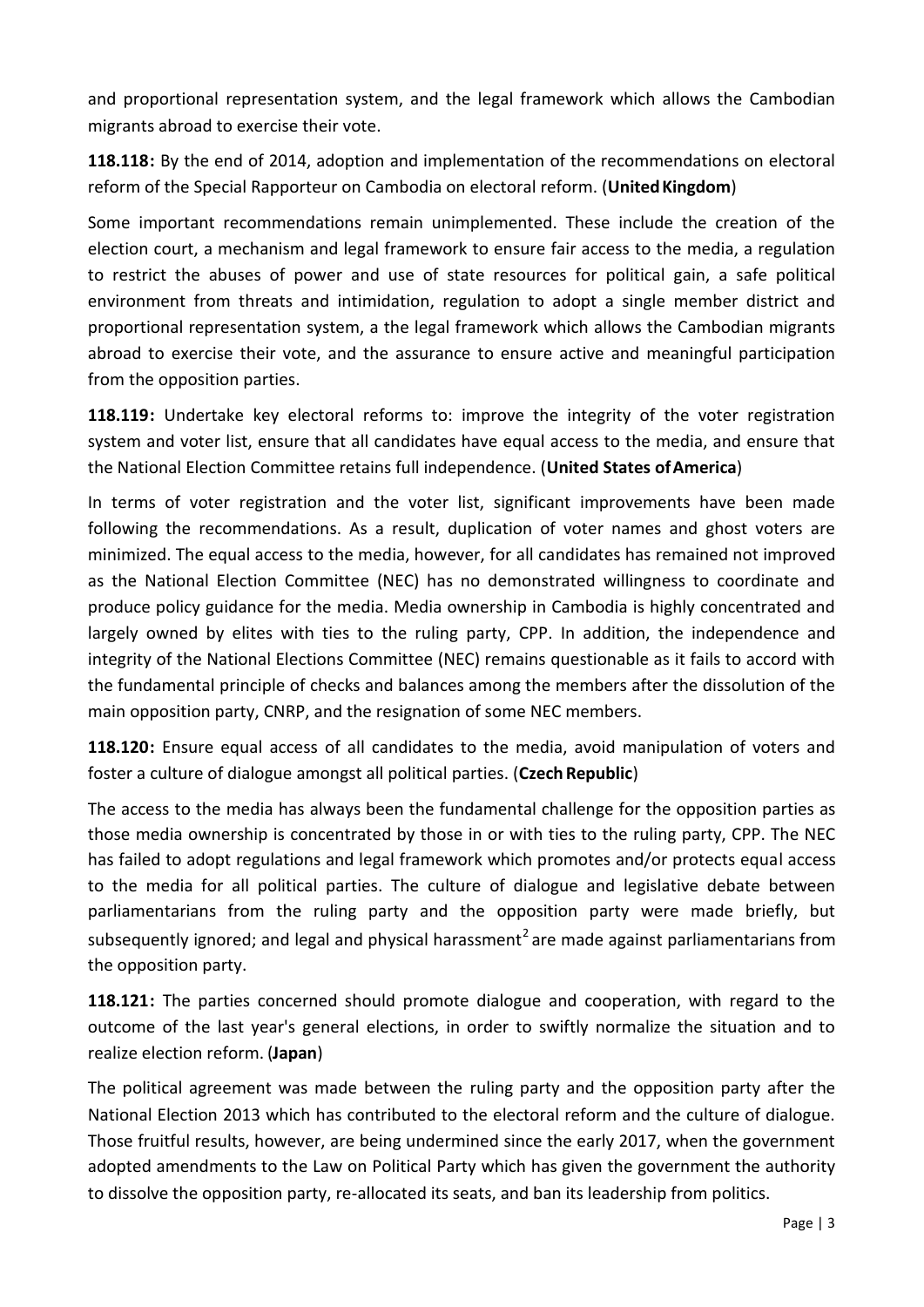**118.122:** Implement electoral reform, as recommended by the Special Rapporteur on Cambodia, in order to prevent future recurrences of these issues. (**NewZealand**)

There is a small portion of the recommendation that has been implemented. There are some important recommendations, however, that remain unimplemented. These include the recommendation to create the election court, mechanism to ensure fair access to the media, regulation to restrict the abuses of power and use of state resources for political gain, a safe political environment free from threats and intimidation, regulation to adopt a single member district and proportional representative system, a the legal framework which allows Cambodian migrants abroad to exercise their vote, and, to ensure active and meaningful participation from the opposition parties.

**118.123:** Undertake electoral reforms to ensure credible electoral processes.(**Australia**)

Significant improvements have been made following the political agreement on electoral reform in 2014. The NEC was made a constitutional body which is theoretically independent. The voter registration and voter list have been improved. The check and balance principle within the leadership of the NEC was improved by being composed of selected individuals from political parties within the National Assembly. The Commune Council Election in 2017 was recognized by the general public, political parties, and the international community. The situation following the election steadily deteriorated which is evident in the adoption of amendments to the Law on Political Party which led to the dissolution of the opposition party. This current legal framework in place in Cambodia has threatened the independence media and restricted the activities of CSOs, and directly undermines the principle and practice of multi-party and liberal democracy in Cambodia.

# **5. Free and Fair Elections in Cambodia**

5.1 Members of the main opposition party, Cambodia National Rescue Party (CNRP), have been facing systematic legal and physical harassment, particularly members of the parliament (MPs), despite their immunity privilege which is constitutionally protected. Given his unchallenged power, in August 2015; Prime Minister Hun Sen ordered an immediate arrest and jailing of senator<sup>[3](#page-7-0)</sup>, Hong Sok Hour from Sam Rainsy Party accusing him of posting a fake Cambodia-Vietnam map on social media. Senator Sok Hour's immunity privilege was then removed by the Senate which is dominated by the ruling party, Cambodian People's Party (CPP), and was sentenced to 7 years in prison on charges of incitement and forgery and later was pardoned<sup>[4](#page-7-0)</sup> after serving more than 800 days. In October 2015, two MPs from the Cambodia National Rescue Party (CNRP) were beaten bloody<sup>[5](#page-7-0)</sup> right in front of the National Assembly by a large group of assailants which was orchestrate[d](#page-7-0)<sup>6</sup> by CPP supporters and youth members who demanded the resignation of CNRP deputy leader Kem Sokha as the National Assembly's Vice President. Only three men, all from Prime Minister Hun Sen's Bodyguard Unit, were charged with intentional violence and given four-year prison terms with three years suspended<sup>[7](#page-7-0)</sup>. And just a few weeks after their release, they were promoted $^8$  $^8$  to the rank of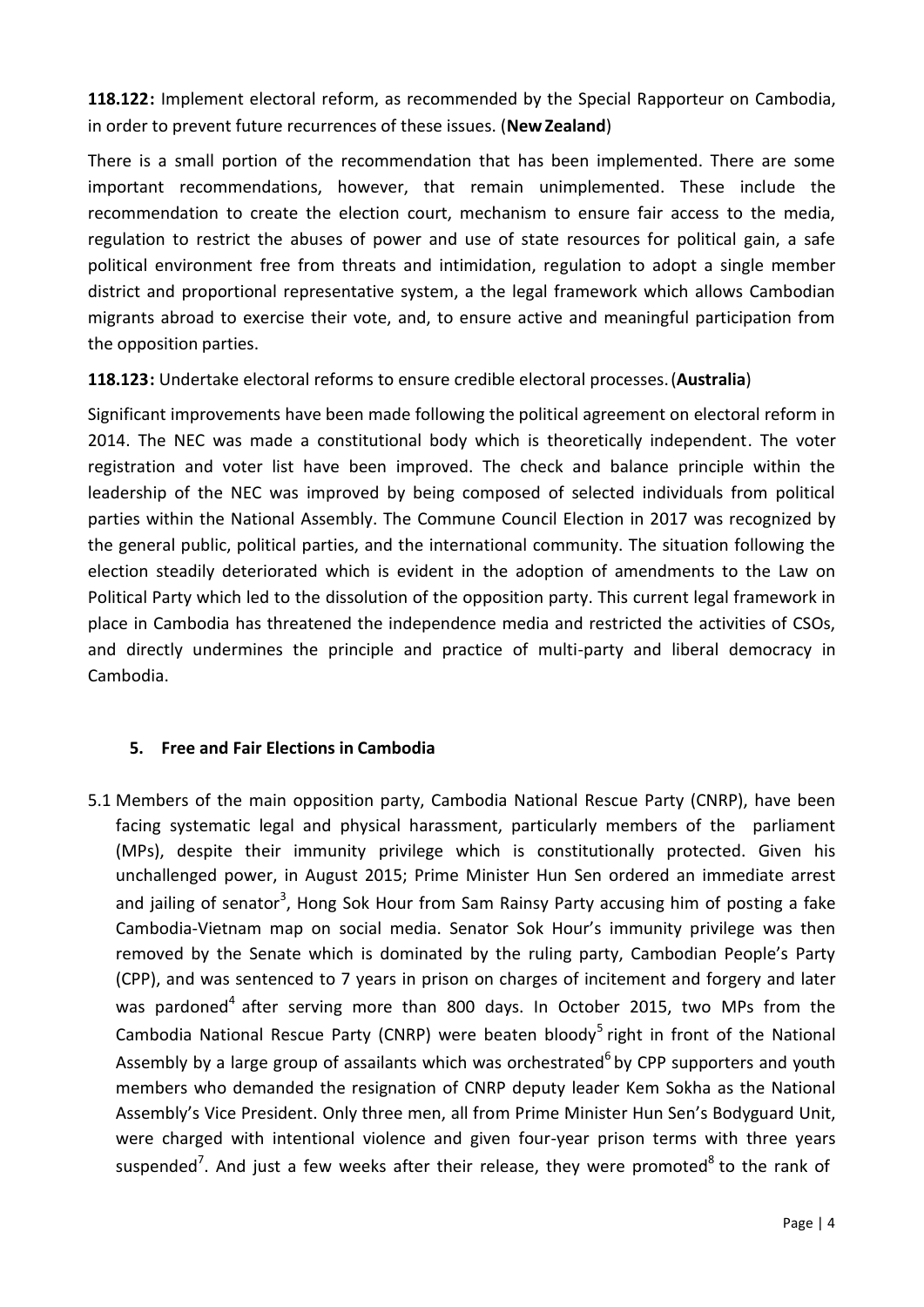brigadier general and colonel respectively resulting in a public outcry over the culture of impunity within the CPP's elites.

- 5.2 The members of civil society organization (CSOs) and independent media in Cambodia are not immune to legal harassments. Despite the collective responsibility to enhance sustained and independent development of Cambodia and her people, the Royal Government of Cambodia continues to question and threaten the legitimacy of CSOs. The Royal Government of Cambodia has imposed a set of unsupportive laws and regulations which restrict the activities and financial independence of members of CSOs in Cambodia. The independent media orga[n](#page-7-0)ization, the Cambodia Daily, was hit with a million dollar tax and forced to shut down<sup>9</sup>in September 2017. Just like the Cambodia Daily, the last remaining independent newspaper, the Phnom Penh Post, was hit with a \$3.9 million tax bill<sup>[10](#page-7-0)</sup> and sold to a Malaysian investor linked to the Cambodian Prime Minister Hun Sen. The Law on Association and Non-Governmental Organizations (LANGO)<sup>[11](#page-7-0)</sup> threatens the rights and fundamental freedom to assembly and association of Cambodians and CSO; particularly the free speech which is constitutionally protected. A number of local and international independent radio broadcasters were forced to shut down and a number of journalists are in self-exile or have been imprisoned $^{12}$  $^{12}$  $^{12}$ .
- 5.3 The amendment of the Law on Political Parties which was proposed by Prime Minister Hun Sen and adopted by parliamentarians from the ruling party has given his government the legitimate and unchallenged authority to suspend and dissolve political parties, effectively removing their leadership from politics. It is considered to be politically motivated and aims to prevent competition from the activities of opposition political parties in elections. It violates the commitments and standards of the International Convention on Civil and Political Rights to which Cambodia is a state party. $^{13}$  $^{13}$  $^{13}$
- 5.4 The president of the opposition party, the Cambodia National Rescue Party (CNRP), was arrested on September 2017 for treason<sup>[14](#page-7-0)</sup> accused of colluding with the United States to topple the government. This move is seen by the general public and the international community as politically motivated. He has been detained since then and is being denied release on bail.
- 5.5 The court ruling in November 2017 marks the death of democracy in Cambodia when the main opposition party, Cambodia National Rescue Party (CNRP), was forcefully dissolved at the hand of the Supreme Court<sup>[15](#page-7-1)</sup> based on the groundless complaint filed by the Ministry of Interior (MoI) claiming CNRP was attempting to overthrow the government through the so-called "colour revolution" funded by the United States. A total of 118 senior members of CNRP were banned from political activity for five years. As the result, of the 123 seats in the National Assembly, the CNRP's 55 seats (representing 44% of the popular vote), were re-allocated to unelected members of the ruling party and other political parties.
- 5.6 The estimated 1.5 million Cambodian migrants<sup>[16](#page-7-2)</sup> who work outside the country still have no access to exercise their right to vote as there no legal framework and mechanism to support them. The National Election Committee (NEC) failed to adopt the legal framework and mechanism which enables the voter registration and voting process in the embassies and consulates of other destination countries so that Cambodians abroad can exercise their right to vote.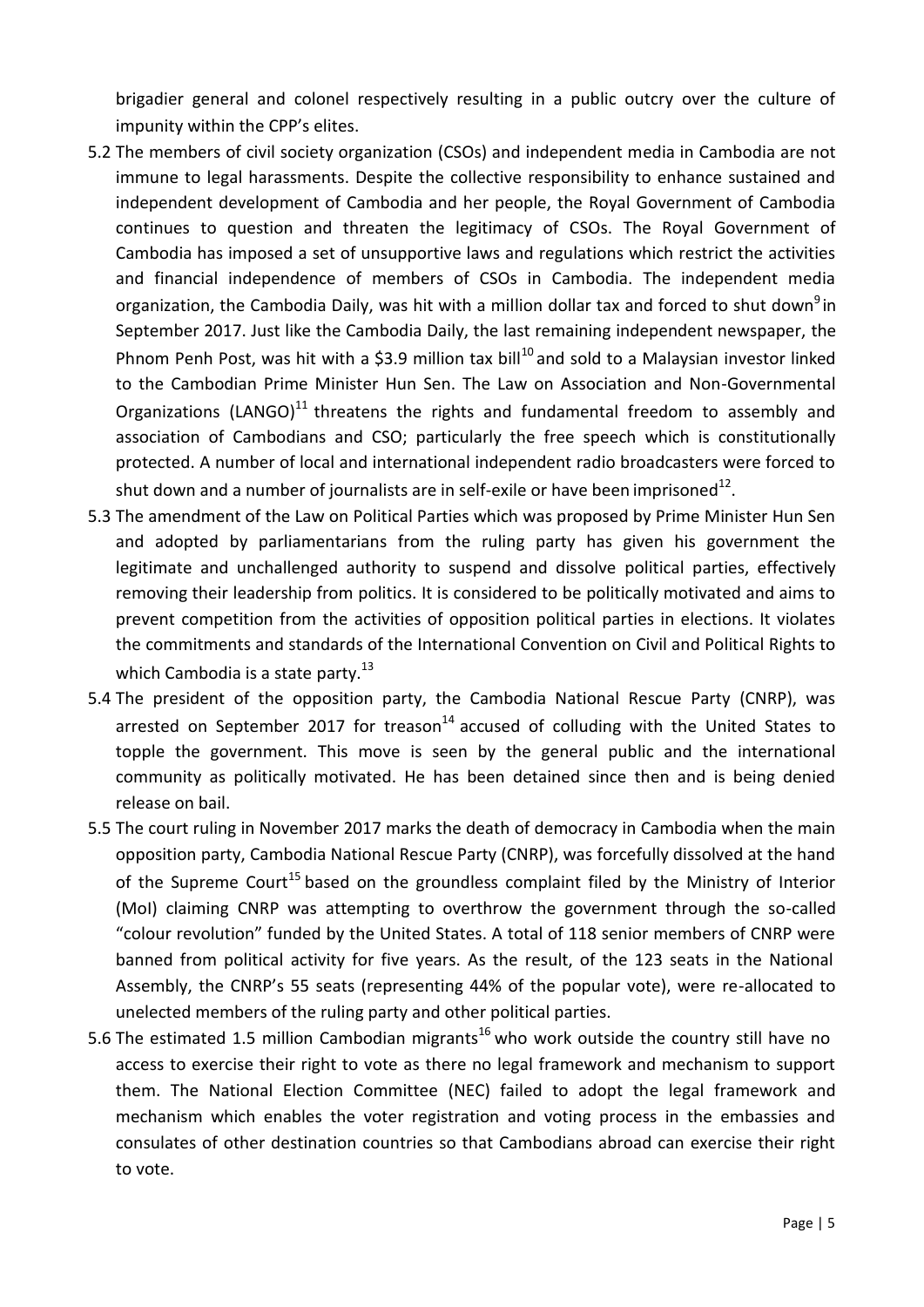### **6. Recommendations**

- 6.1 Repeal the amendments to the Law on Political Party to promote democracy before 2020, such as: article 6 new (two), article 11 new, article 12 new, article 17 new, article 18 new, article 19 new, article 25 new article 16 new, article 29 new, article 34 new, article 38 new, article 39 new, article 40 new, article 41 new, article 42 new, article 43 new, article 44 new (two), article 45 new (double), article 46 new, article 47 new and article 48 new (double).
- 6.2 Repeal the amendments of the Constitution of Cambodia, i.e. article 34 new (one), article 42 new, article 49 new and article 53 (new), in order to ensure the exercise of civil and political rights of all Cambodian citizens, before 2022.
- 6.3 Create and safeguard an enabling environment for members of civil society organization (CSOs) to monitor elections by 2022 through lifting all undue restrictions on activities and funding of NGOs, including the Law on Associations and Non-Governmental Organizations (LANGO); and repeal Article 18, Article 84, Article 137, Article 148, Article 159; and Article 160 of the Elections laws which restricts and regulates the civil and political rights of Cambodian citizens that are constitutionally mandated.
- 6.4 Enable genuine election with the participation of the main opposition party based on the principle of inclusiveness, transparency and accessibility for all political parties, by 2022.
- 6.5 Adopt and safeguard a legal framework which will enable Cambodian citizens who resident abroad to exercise their right to vote and uphold the right to vote of all citizens, including those in pre-trial detention, by 2022.
- 6.6 Adopt the legal framework to ensure the achievement of the 50% of women candidates from all political parties, and ensure that the candidates are listed in order of alternating between women and men candidates, by 2022.
- 6.7 Adopt the legal framework to enhance and safeguard the budget transparency of each and every political party, including the adoption and implementation of regulations to limit the misuse of state resources for political gain, by 2022.
- 6.8 Adopt a legal framework to ensure the integrity and independence of the armed forces and court officials by restricting their engagement in political activities, by2022.
- 6.9 Issue Cambodian National Identification Card and birth certificate to all eligible voters by 2022.
- 6.10 Amend the Election Law to ensure and safeguard the budget independence of the National Election Committee (NEC) by allowing NEC to be accountable to donors and have different accounts, rather than just with the National Treasury of Cambodia. Instill a practice wherein 100% of the budget shall be transferred to NEC during the election year, by 2022.
- 6.11 Create an independent committee composed of commissioners and legal officials of the National Election Committee to replace the mandate of the NEC secretariat to receive and investigate complaints by 2022.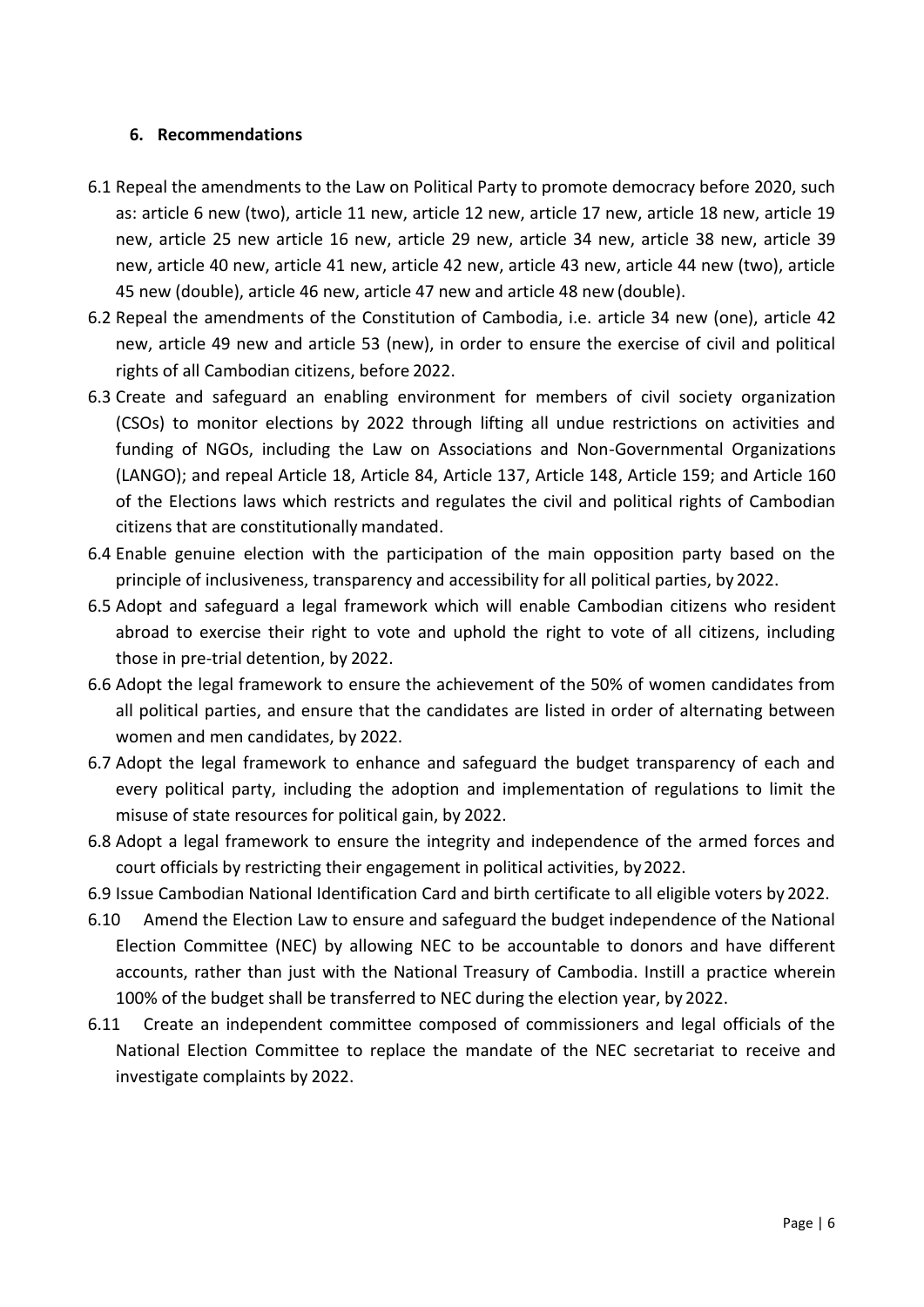### **7. Advanced Questions**

- 7.1 When will the Royal Government of Cambodia commit to repeal the amendments of the Law on Political Party?
- 7.2 What made the Royal Government of Cambodia continue to accuse the coalition of the independent election watchdogs of being color-revolutionists?
- 7.3 When will the Royal Government of Cambodia commit to restore and safeguard genuine elections with the participation of the main opposition party?
- 7.4 Will the Royal Government of Cambodia commit to safeguard the right to vote for Cambodian citizens residing outside of the country?

#### **Endnotes**

<sup>6</sup>Chakrya, Parkinson and Turton, "*Lawmakers beaten at the National Assembly"",* The Phnom Penh Post: October 27, 2015; retrieved on June 6, 2018; available at [https://www.phnompenhpost.com/national/lawmakers-beaten-national](https://www.phnompenhpost.com/national/lawmakers-beaten-national-assembly)[assembly](https://www.phnompenhpost.com/national/lawmakers-beaten-national-assembly)

<span id="page-6-0"></span> $1$ The assessment is made by the Electoral Reform Alliance (ERA), is a group of leading and reputable NGO that share common vision and value; and mandated to assess, study, and provide policy recommendation to enhance the electoral reform in Cambodia.

<span id="page-6-1"></span><sup>&</sup>lt;sup>2</sup> Austin Ramzy, "Cambodian Leader's Bodyguards Convicted of Assaulting Opposition Figures", the New York Times; retrieved on June 5, 2018; available at: [https://www.nytimes.com/2016/05/28/world/asia/cambodia-hun-sen](https://www.nytimes.com/2016/05/28/world/asia/cambodia-hun-sen-bodyguards.html)[bodyguards.html](https://www.nytimes.com/2016/05/28/world/asia/cambodia-hun-sen-bodyguards.html)

<sup>3</sup>The CAMBODIAN LEAGUE FOR THE PROMOTION AND DEFENSE OF HUMAN RIGHTS, "*Timeline of harassment of opposition MPs, members, and supporters*", retrieved on May 3, 2018; available at [http://www.licadho](http://www.licadho-cambodia.org/reports.php?perm=215)[cambodia.org/reports.php?perm=215](http://www.licadho-cambodia.org/reports.php?perm=215)

<sup>4</sup>Meta, Nachemson and Koemsoeum, "*Former SRP senator Sok Hour receives pardon after serving more than two years in jail*", the Phnom Penh Post: 26 October, 2017; retrieved on June 12, 2018; available at [https://www.phnompenhpost.com/national/former-srp-senator-sok-hour-receives-pardon-after-serving-more-two](https://www.phnompenhpost.com/national/former-srp-senator-sok-hour-receives-pardon-after-serving-more-two-years-jail)[years-jail](https://www.phnompenhpost.com/national/former-srp-senator-sok-hour-receives-pardon-after-serving-more-two-years-jail)

<sup>5</sup>The CAMBODIAN LEAGUE FOR THE PROMOTION AND DEFENSE OF HUMAN RIGHTS, "*Timeline of harassment of opposition MPs, members, and supporters*", retrieved on May 3, 2018; available at [http://www.licadho](http://www.licadho-cambodia.org/reports.php?perm=215)[cambodia.org/reports.php?perm=215](http://www.licadho-cambodia.org/reports.php?perm=215)

<sup>7</sup>Austin Ramzy, "*Cambodian Leader's Bodyguards Convicted of Assaulting Opposition Figures",* the New York Times; retrieved on June 5, 2018; available at: [https://www.nytimes.com/2016/05/28/world/asia/cambodia-hun-sen](https://www.nytimes.com/2016/05/28/world/asia/cambodia-hun-sen-bodyguards.html)[bodyguards.html](https://www.nytimes.com/2016/05/28/world/asia/cambodia-hun-sen-bodyguards.html)

<sup>&</sup>lt;sup>8</sup> Khuon Narim, "Third Elite's Bodyguard Promoted After Attack on Lawmaker", the Cambodia Daily; retrieved on June 5, 2018; available at: [https://www.cambodiadaily.com/news/third-bodyguard-promoted-after-attack-on-lawmaker-](https://www.cambodiadaily.com/news/third-bodyguard-promoted-after-attack-on-lawmaker-124129/)[124129/](https://www.cambodiadaily.com/news/third-bodyguard-promoted-after-attack-on-lawmaker-124129/)

<sup>&</sup>lt;sup>9</sup>The Guardian, "Cambodia Daily shuts with dictatorship parting shot at prime minister Hun Sen", retrieved on June 6, 2018*;* available at [https://www.theguardian.com/world/2017/sep/04/cambodia-daily-shuts-with-dictatorship-parting](https://www.theguardian.com/world/2017/sep/04/cambodia-daily-shuts-with-dictatorship-parting-shot-at-prime-minister-hun-sen)[shot-at-prime-minister-hun-sen](https://www.theguardian.com/world/2017/sep/04/cambodia-daily-shuts-with-dictatorship-parting-shot-at-prime-minister-hun-sen)

<sup>&</sup>lt;sup>10</sup> AP NEWS, "Phnom Penh Post sold by Aussie owner to Malaysian investor", retrieved on June 12, 2018; available at <https://www.apnews.com/1b9303a89c7e42a0a6c30bdb1bfe80f1>

<sup>11</sup>The Cambodia Center for Human Rights, "*LAW ON ASSOCIATION AND NON-GOVERNMENTAL ORGANIZATIONS",* Phnom Penh: August 19, 2015; available a[t http://sithi.org/admin/upload/law/Unofficial-Translation-LANGO.pdf](http://sithi.org/admin/upload/law/Unofficial-Translation-LANGO.pdf)

<sup>12</sup>Prak Chan Thul, "*Cambodia court charges two journalists with espionage",* REUTERS: November 18, 2017; available at [https://www.reuters.com/article/us-cambodia-politics/cambodian-court-charges-two-journalists-with-espionage](https://www.reuters.com/article/us-cambodia-politics/cambodian-court-charges-two-journalists-with-espionage-idUSKBN1DI07C)[idUSKBN1DI07C](https://www.reuters.com/article/us-cambodia-politics/cambodian-court-charges-two-journalists-with-espionage-idUSKBN1DI07C)

<sup>13</sup>Office of the United Nations High Commissioner for Human Rights in Cambodia, "*A HUMAN RIGHTS ANALYSIS OF THE AMENDED LAW ON POLITICAL PARTIES,*" March 28, 2017: p. 10.

<sup>&</sup>lt;sup>14</sup> The Phnom Penh Post, "Sokha arrested for treason, is accused of colluding with US to topple the government", retrieved at June 4, 2018; available at [https://www.phnompenhpost.com/national/sokha-arrested-treason-accused](https://www.phnompenhpost.com/national/sokha-arrested-treason-accused-colluding-us-topple-government)[colluding-us-topple-government](https://www.phnompenhpost.com/national/sokha-arrested-treason-accused-colluding-us-topple-government)